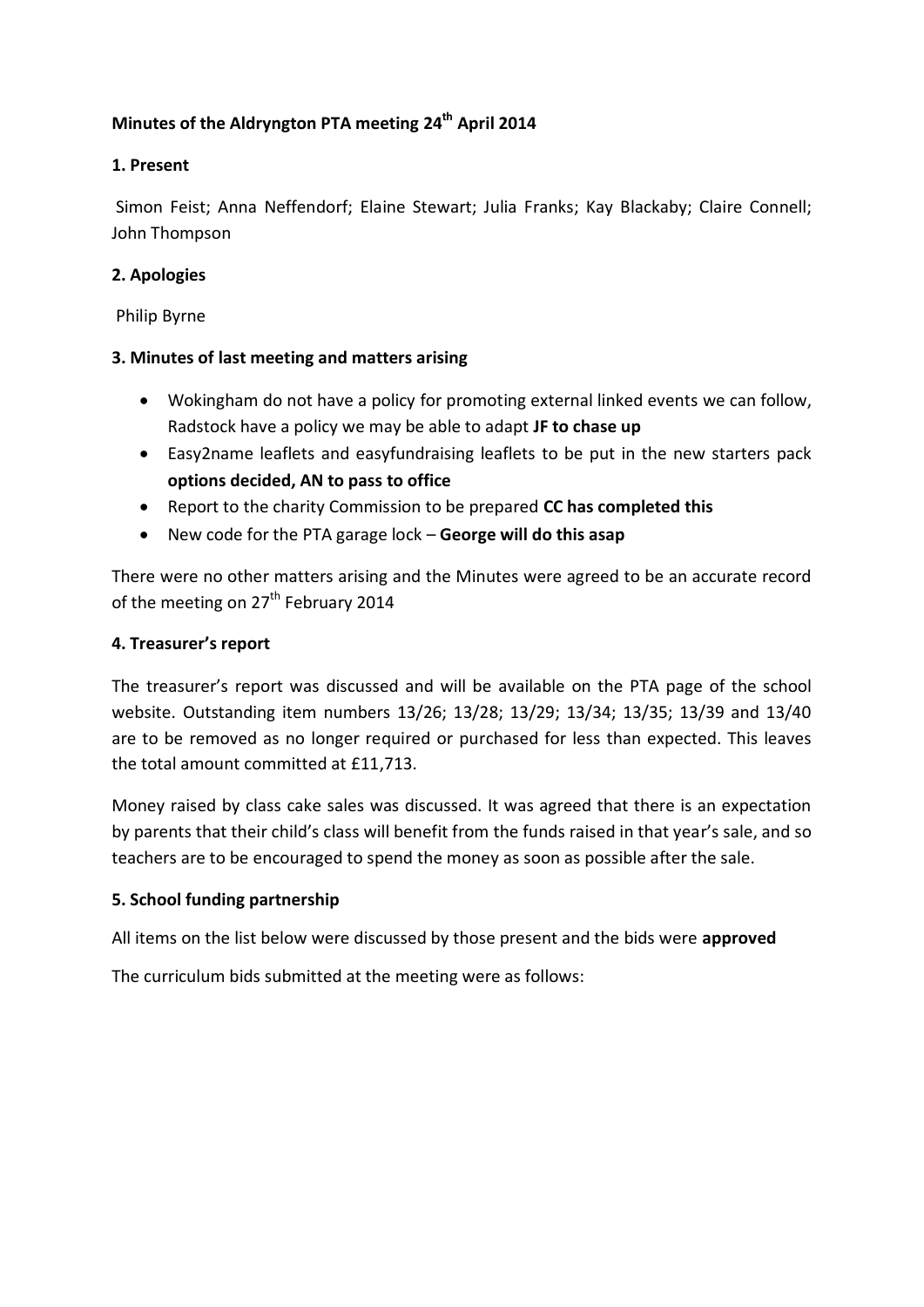| Code  | Description                                          | Costing   |
|-------|------------------------------------------------------|-----------|
|       | <b>Maths</b>                                         |           |
| 14/12 | Numicon                                              | £2,000    |
| 14/13 | Scholastic 100 Maths lessons updated                 | £350      |
|       | <b>English</b>                                       |           |
| 14/14 | L/S quality text for NNC                             | £200      |
| 14/15 | U/S and M/S quality text for NNC                     | £400      |
| 14/16 | EYFS Magnetic letters including digraphs & trigraphs | £25       |
|       | <b>Science</b>                                       |           |
| 14/17 | Lego gears and pulleys                               | E1,100    |
|       | <b>ICT</b>                                           |           |
| 14/18 | <b>EYFS tablet project</b>                           | £1,000    |
|       | PE                                                   |           |
| 14/19 | Springboard                                          | £272.50   |
|       | <b>History</b>                                       |           |
| 14/20 | Local history aerial image overlays                  | £90       |
|       | <b>Early years</b>                                   |           |
| 14/21 | <b>Builders box container</b>                        | £150      |
|       | Library                                              |           |
| 14/22 | Books to support National curriculum                 | £600      |
|       | EAL                                                  |           |
| 14/23 | More multi-cultural story books                      | £100      |
|       | <b>Total cost</b>                                    | £6,287.50 |

#### **6. Events this term**

Bingo night – Thursday  $1<sup>st</sup>$  May all actions from previous meeting in hand.

Disco –  $15^{th}$  May – no issues raised

Triathlon – The plan is to start later in the day. There will be only the team events, entry price was agreed at £3 per child. Paper application and sponsorship forms to go out to every child **Action SF / JT** 

Some kind of house points scoring system to be devised **Action ES**

There will be food and a bar (**action AN to submit TEN)**

Medals need to be ordered as soon as possible **action JT / JF**

Happy's Circus – A subcommittee is to be set up **action SF.** The tickets are with Claire, sale price to be decided. Stalls to be decided. Possibility of a raffle - **AN to request prizes**.

# **7. AOB**

 We need to advertise for someone willing to take on keeping the PTA website pages up to date. – Michaela Thomas has offered to take this on and has made some positive suggestions for improvements. **SF to co-ordinate with SW and SB**